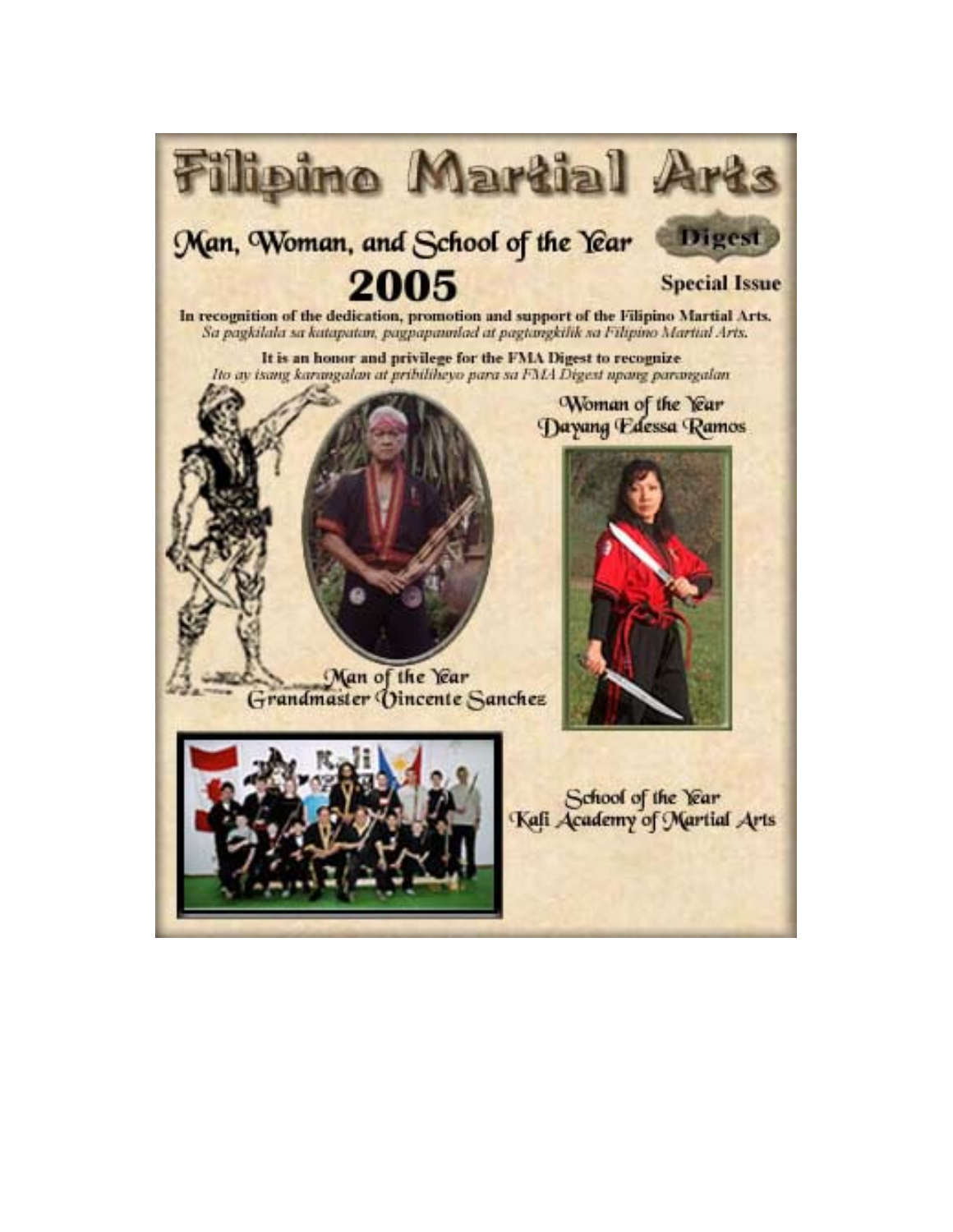### **Publisher**  Steven K. Dowd

#### **Contributing Writers**

**Contents [From the Publishers Desk](#page-2-0) [Man of the Year](#page-3-0)** *Grandmaster Vicente "Vic" Sanchez*  **[Woman of the Year](#page-5-0)** *Dayang Edessa Ramos*  **[School of the Year](#page-6-0)** *Kali Academy of Martial Arts* 

Filipino Martial Arts Digest is published and distributed by: FMAdigest 1297 Eider Circle Fallon, Nevada 89406 Visit us on the World Wide Web: [www.fmadigest.com](http://www.fmadigest.com/)

 The FMAdigest is published quarterly. Each issue features practitioners of martial arts and other internal arts of the Philippines. Other features include historical, theoretical and technical articles; reflections, Filipino martial arts, healing arts and other related subjects.

 The ideas and opinions expressed in this digest are those of the authors or instructors being interviewed and are not necessarily the views of the publisher or editor.

We solicit comments and/or suggestions. Articles are also welcome.

 The authors and publisher of this digest are not responsible for any injury, which may result from following the instructions contained in the digest. Before embarking on any of the physical activates described in the digest, the reader should consult his or her physician for advice regarding their individual suitability for performing such activity.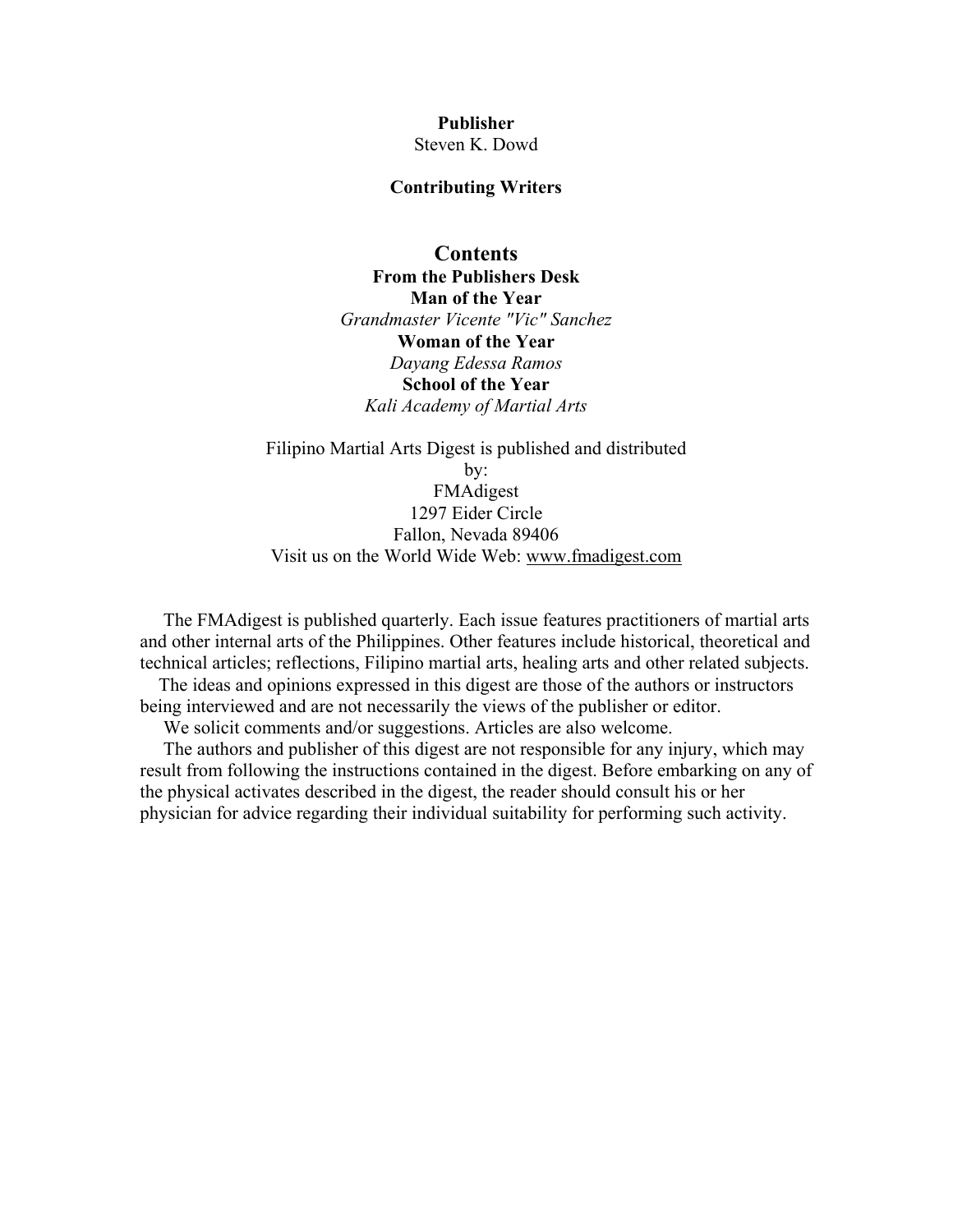## <span id="page-2-0"></span>**From the Publishers Desk**

### Kumusta

This is the second year for the FMAdigest to recognize a Man, Woman, and School of the year with you the readers selecting them. Though it seems not many people are voting for many of their favorite Filipino martial arts practitioner or school. The ones that are being selected this year got many votes.

Grandmaster Sanchez, which I have met personally while visiting the Philippines in March 2004, is a very amazing man to talk to. You can read about him of course in the recognition section, however he has had an article in the FMAdigest, Volume 1 No 3. Check out past issues [**[Click Here](http://www.fmadigest.com/Issues/past_issues/past_issues-vol1.html)**].

Dayang Edessa Ramos, living in Switzerland, is a very active Filipino martial artist throughout Europe. She represents the **[International Modern Arnis Federation](http://www.imafp.com/)  [Philippines](http://www.imafp.com/)**. Also involved with the theater, and a writer, she has graciously submitted an article to the FMAdigest which will be in Volume 3 No1.

The **[Kali Academy](http://www.kaliacademy.net/)** is operated by Master Norman Suanico and Guro Sonny Padilla in Red Deer, Alberta, Canada. Bring the art of Grandmaster Tatang Antonio Ilustrisimo out of the Philippines to share with the world. Master Suanico was Grandmaster Ilustrisimo personal secretary and had lived with him for 10 years.

Maraming Salamat Po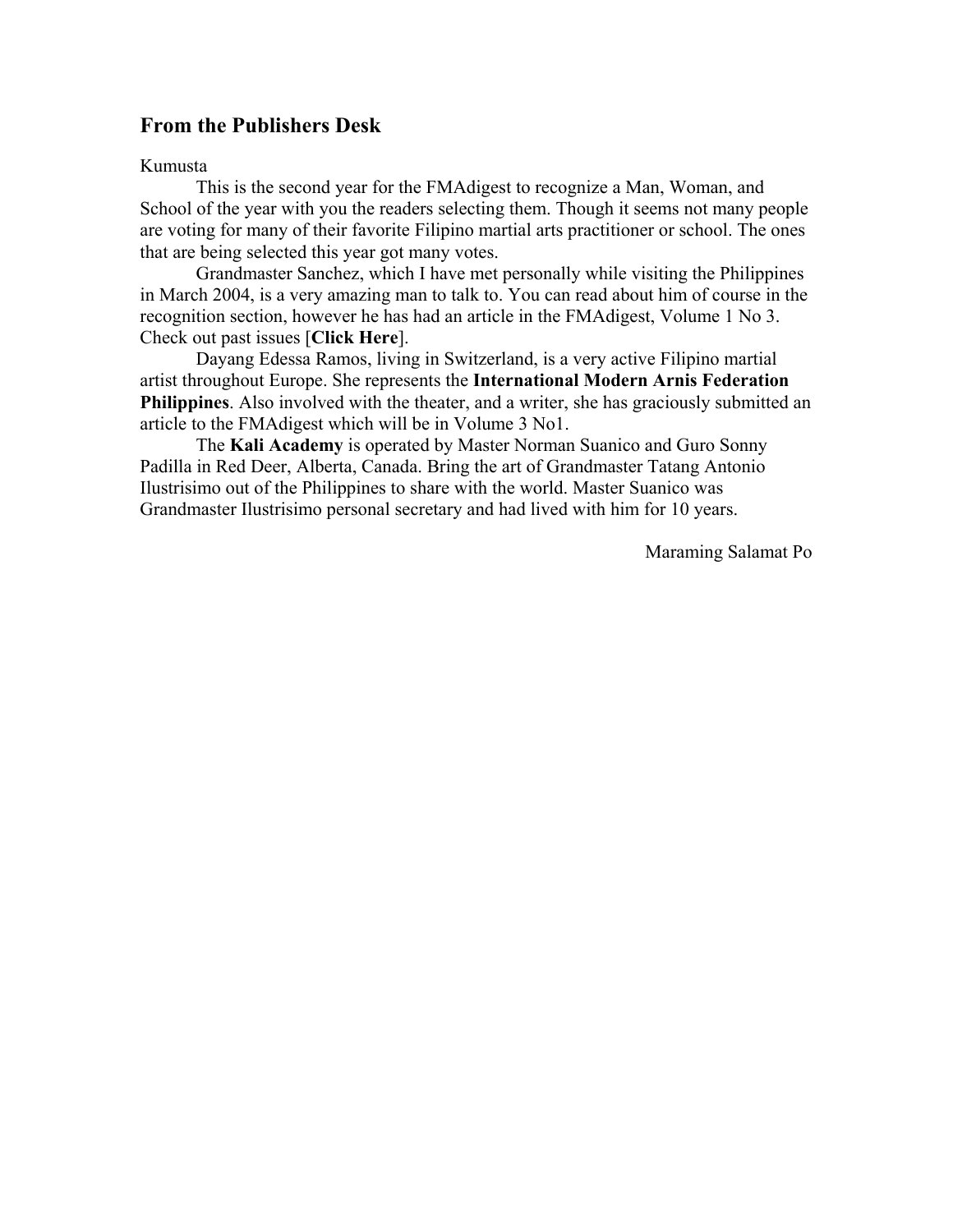# **Man of the Year 2005 Grandmaster Vicente "Vic" Sanchez**

<span id="page-3-0"></span>Through the years Grandmaster Vicente Sanchez has learned and mastered such Filipino martial arts as Cinco Teros, Kasilagan, Modern Arnis and lastly, Serrada, Cadenilla, y espada y daga (Lightning Scientific Arnis International).

At the age of 17 years old in Pangasinan, Vicente Sanchez commenced his training in the Filipino martial arts with Cinco Teros. Being a body builder and with his good looks, it seemed that others would challenge him to test if his character was as good as his appearance. Needing to defend himself his father finding out that this was happening to his son arranged through a co-workers brother to teach



his son some self-defense. What happened is that Vicente Sanchez commenced his training in the art of Cinco Teros. Vicente found that instead of just learning to defend himself he found a whole new way of life.

Excelling in his learning he realized the benefits of Arnis and the spirituality (anting anting), it was in just four years that he also commenced his training in Kasilagan adding to his arsenal of knowledge. Throughout the years Grandmaster Sanchez has continuously added to his knowledge and has become one of the most respected Filipino martial artists in the Philippines.

A professional stuntman he has been called upon to do various movies throughout the years. One movie was "Pacific Connection" starring Guro Roland Dantes who introduced him to Grandmaster Remy Presas. It was suggested to Grandmaster Presas that it would be beneficial to get with Grandmaster Sanchez and teach him Modern Arnis. Grandmaster Sanchez with his prior knowledge and skill excelled in his learning and covered one year of instruction in a short period of 2 weeks. When Grandmaster Presas ventured to the United States, it was Grandmaster Vicente Sanchez who helped Grandmaster Presas's wife, who carried the Modern Arnis banner in the Philippines.



During the filming of "Sticks of Death" also starring Guro Dantes, Vicente met another great Filipino martial artist. Grandmaster Benjamin Luna Lema of Lightning Scientific Arnis was known and respected as a great fighter proving his art time and time again. These two men built up a friendship and great respect for each other through the years, until the passing of Grandmaster Lema.

To study with Grandmaster Sanchez is exciting and demanding, and a decision that if made will never be regretted. With the gracefulness of a dancer, coupled with the flowing movements like a well-rehearsed stage play. Grandmaster Sanchez through his instruction will impart upon you and open up and drawing you into a

world of physical and mental inspiration of a true Arnisador.

Now lets not kid ourselves this is not an over night, weekend or even a week of training. If this is what you are looking for then this is not the man to go to. To study and get a full taste of Grandmaster Sanchez's knowledge and experience one must spend 3 to 6 months of dedicated training.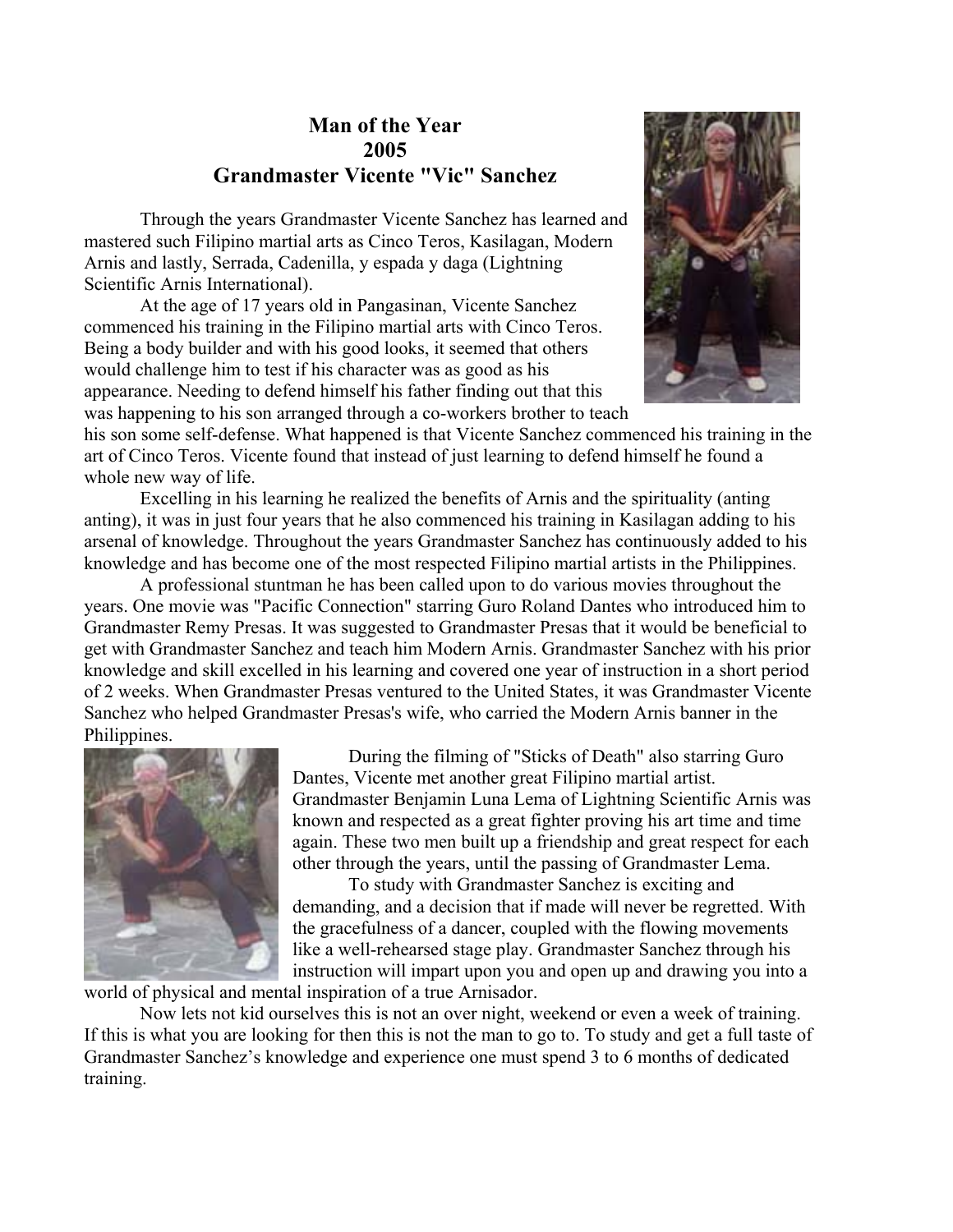A student of Grandmaster Sanchez will find patience, yet a demand from the student, which is given freely of retention and dedication. As the training progresses one can feel the history and tradition of a true Filipino warrior being taught. Commencing your training with the knowledge of Modern Arnis and thinking you have obtained a part of the art, Grandmaster Sanchez opens a door that has several paths of knowledge to his vast experience through the years. A student soon finds himself addicted and a desire continuously grows for more and more knowledge, which seems never to be satisfied.

On this magical tour, the student continues to learn Lightning Scientific Arnis (larga mano and palis palis) Not just as arts within themselves but as a combination and coalition of extreme knowledge which if serious in learning will make one a formable Arnisador. In learning one must realize the steps to become a true Arnisador, first starting with the dipa (long form), then tapado (cut in half) making two sticks becoming sinawali. Cut again becomes espada y daga; take away the Daga forming solo baston and that moving to mano mano. All this equals the complete Arnisador.

One must also understand that there is no quick way to gain this knowledge. There must be the interest, coupled with dedication, and the time t o put forth to obtain the true essence of the teac hings. The student must commence with the thought of learning the art to fight, for it has been handed down through history as a way of life, and as a way of self-preservation in the face of confrontat ions.

When tea ching Grandmaster Vicente Sanchez hides nothing and shares all his knowledge he has acquired. This maybe hard to believe, but his belief is that by giving his students his knowledge,



then once he has passed on, his knowledge will continue throughout time and nothing will be lost.

So if planning to go to the Philippines it is well worth the effort to visit with Grandmaster Vicente Sanchez and if going to be there for an extended time it is most beneficial to seek his teachings and train.

His contact information:

#### **Kali Arnis International**

Founder & President Grandmaster Vicente "Vic" Sanchez Marikina Sports Park Marikina City - 1800 [63] 916-781-8331 **[Email](mailto:kali_arnis_intl@yahoo.com)**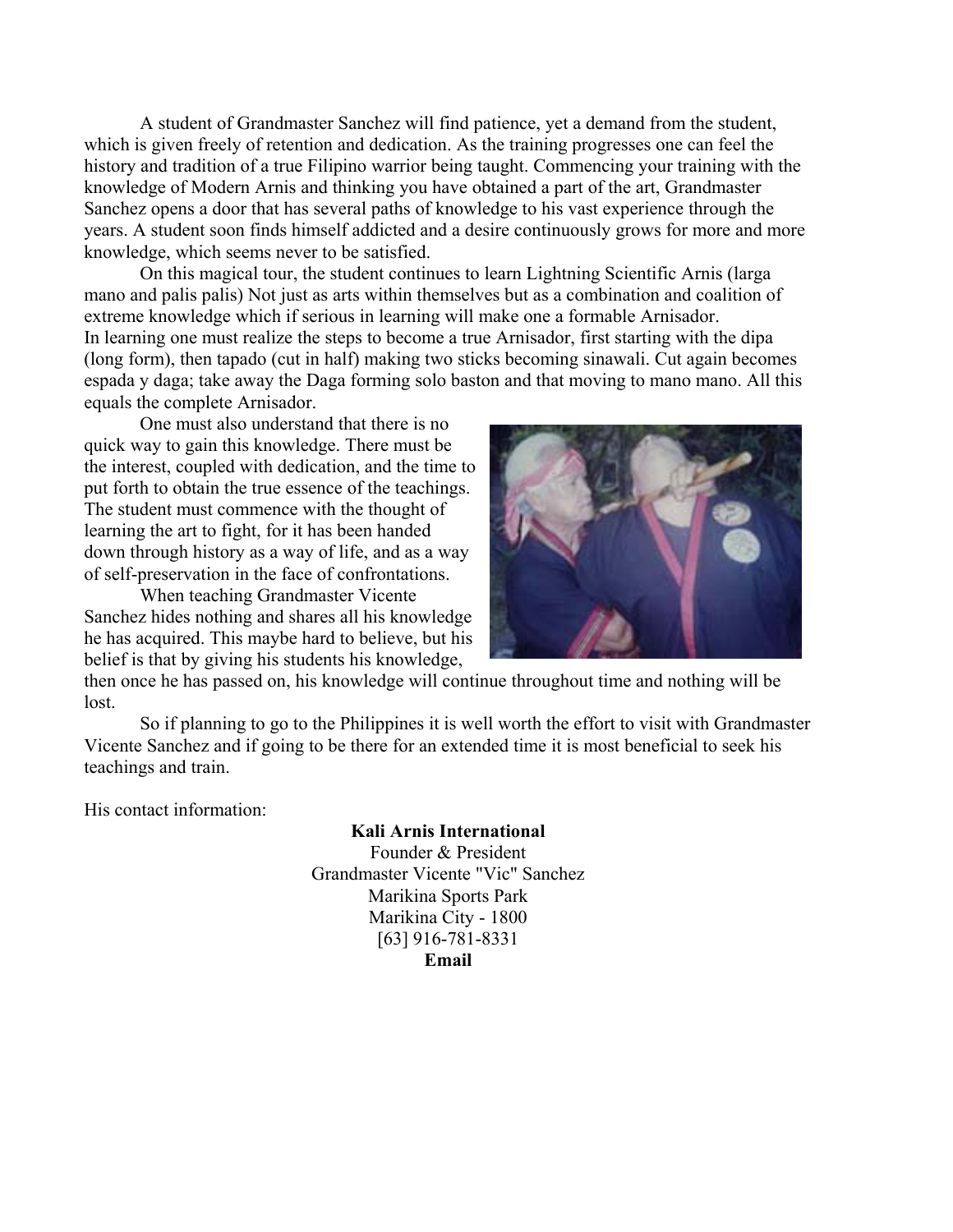<span id="page-5-0"></span>

# **Woman of the Year 2005 Dayang Edessa Ramos**

In 1994 Dayang Edessa Ramos started her training in Modern Arnis in Manila under Master Samuel Dulay. When she moved to Switzerland in 1996, her training continued in the form of private seminars with Master Dulay during frequent visits to the Philippines. In Switzerland, she took Wing Chun and Taichi lessons under Grandmaster Kok Yeng Chow and Daniel Minder. In 2000, she

established Modern Arnis Switzerland, which was later to become the Swiss and

European Commission of the International Modern Arnis Federation Philippines (IMAFP).

Since 2001, she has been making several trips a year to the Philippines for intensive private seminars under Master Samuel Dulay and Master Cristino Vasquez with supervision from Master Rene Tongson. She holds a 3rd degree black belt in Modern Arnis.

In Europe, Edessa is also a member of the Deutsche Arnis Verband or DAV (German Modern Arnis Federation). She travels regularly to Germany for seminars under Master Dieter Knüttel.



Edessa discovered her fascination for bladed weapons under the guidance of Master Dulay. As her teacher, he helped her to overcome her instinctive fear of the knife and taught her techniques in knife defense and combat, sangot (an Ilongo curved knife), and her favourite, the itak (or bolo).

This year, she continues her commitment to the bladed weapon through intensive trainings under Master Bram Frank. She has been recently appointed as the Swiss Director for his organization, Common Sense Self Defense/Street Combat (CSSD/SC).



During the 2nd Filipino Martial Arts Festival in Dortmund in 2004, s he assisted and performed with Master Dulay in the seminars and gala night. It was her first public demonstration of a skill considered rare for women, "that of using the itak in free-style fighting."

In December 2004, she performed a Modern Arnis demo with Master Dulay in the 1<sup>st</sup> Swiss Budo Masters Gala in Berne. It was a non-stop 5-weapon demonstration that awed the martial arts community, primarily because it was their first time to view the full

fighting techniques of the Filipino Martial Arts, and she was one of the very few women in the festival. Not only that, she was the only one handling a live machete.

Dayang Edessa is busy promoting and teaching Modern Arnis in Zurich. She is also on the brink of establishing the IMAFP chapter in Italy. Other areas that are in the works and on her agenda include Slovakia and Eastern Europe. The lack of financial and manpower resources have not deterred her from pursuing her dream passionately: to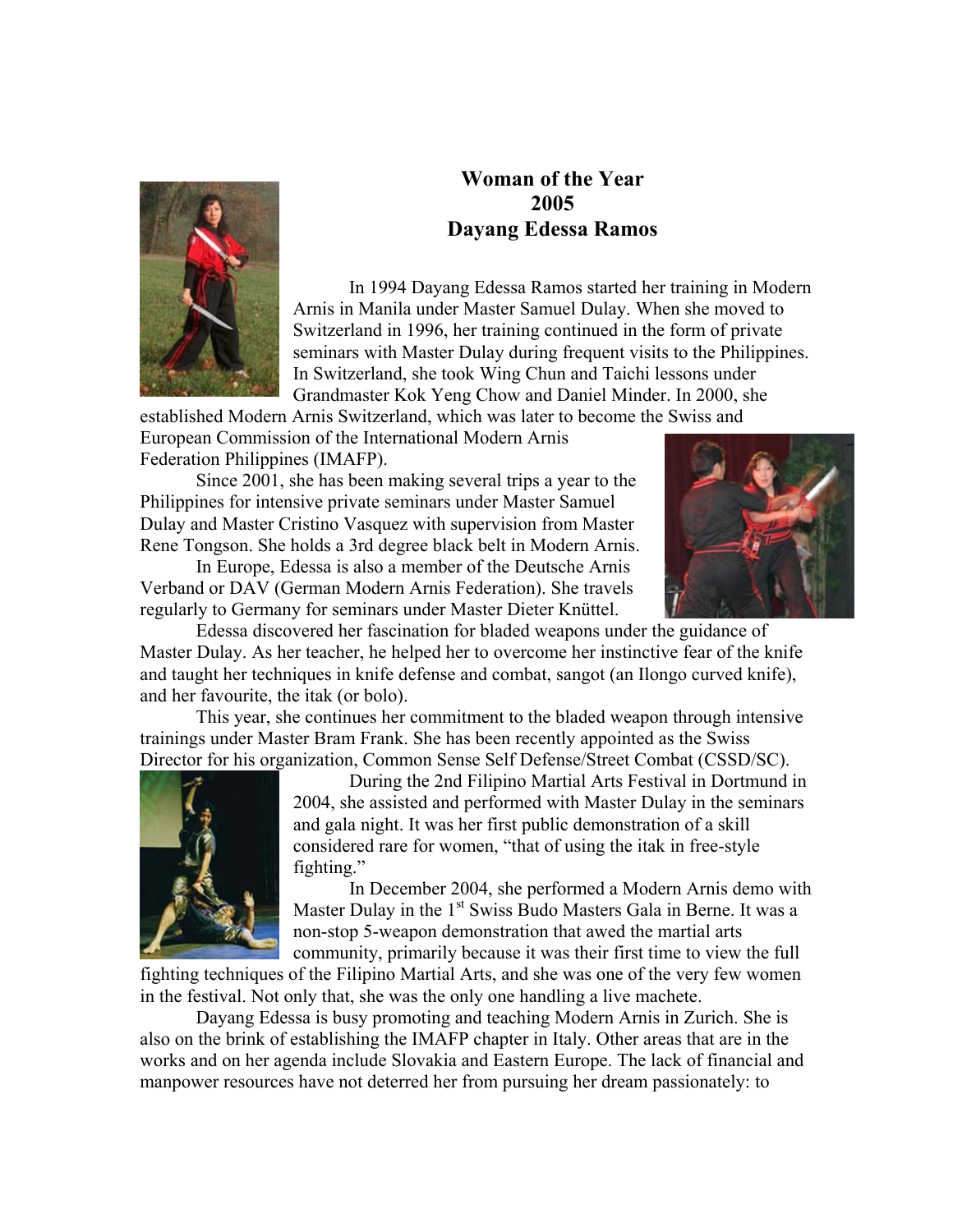<span id="page-6-0"></span>heighten international recognition for Modern Arnis and the Filipino Martial Arts, and to achieve international renown for the masters in the Philippines.

She also writes regularly about arnis, the Filipino Martial Arts, and the various aspects of Filipino martial culture. Aware that Philippine masters have very limited opportunities to travel abroad and become known, she actively organizes seminars for them. She hopes to bring at least one master or senior instructor from the Philippines to Europe every year. Through her efforts and the generous support of her friend and teacher Master Dieter Knüttel, it became possible for Masters Samuel Dulay and Cristino Vasquez to teach seminars in both Switzerland and Germany, hence drawing appreciation to the Filipino as a true warrior and bearer of the Filipino Martial Arts.



Master Dieter Knüttel - Dayang Ramos – Master Bram Frank

When not busy with Arnis, Edessa Ramos is a free-lance journalist, published writer, scuba diver and theater artist. She works as marketing manager and lecturer for the University of Business and Finance Switzerland.

You may write to her at: **[EdessaRamos@solnet.ch](mailto:EdessaRamos@solnet.ch)** or visit **[goa.home.solnet.ch](http://goa.home.solnet.ch/)** and **[www.imafp.com](http://www.imafp.com/)**.

### **Kali Academy of Martial Arts**

"Falling down doesn't, make you a failure, but staying down does."



Each year on Canada Day (July 1) various ethnic groups of the Red Deer Cultural Society, offer songs, music, folk dances, martial arts & ethnic foods as a form of entertainment to celebrate Canada's birthday. Sonny Padilla observed how the Japanese perform their drums and karate while the Chinese demonstrate their Kung fu. Having a background in Karate and Filipino Martial Arts (FMA) and as an officer of the Philippine Canadian Association, he proposed to the association that a Kali

demonstration could be presented for the Philippine cultural dance presentation. Once the proposal was approved, Sonny contacted a friend, Punong Guro Dan Rutano of the Canadian Kali Association a well know practitioner of Estokada Kali and they formed the first demonstration team and performed on July 1, 1996.

The success of this event prompted Sonny to explore the idea of setting up a Kali school in Red Deer. He canvassed the membership of the association and there seemed to be a demand. However, having a full time job, on shift work and on occasion having to travel to other locations presented a dilemma. In order to overcome this problem, Sonny thought of bringing in a master from the Philippines.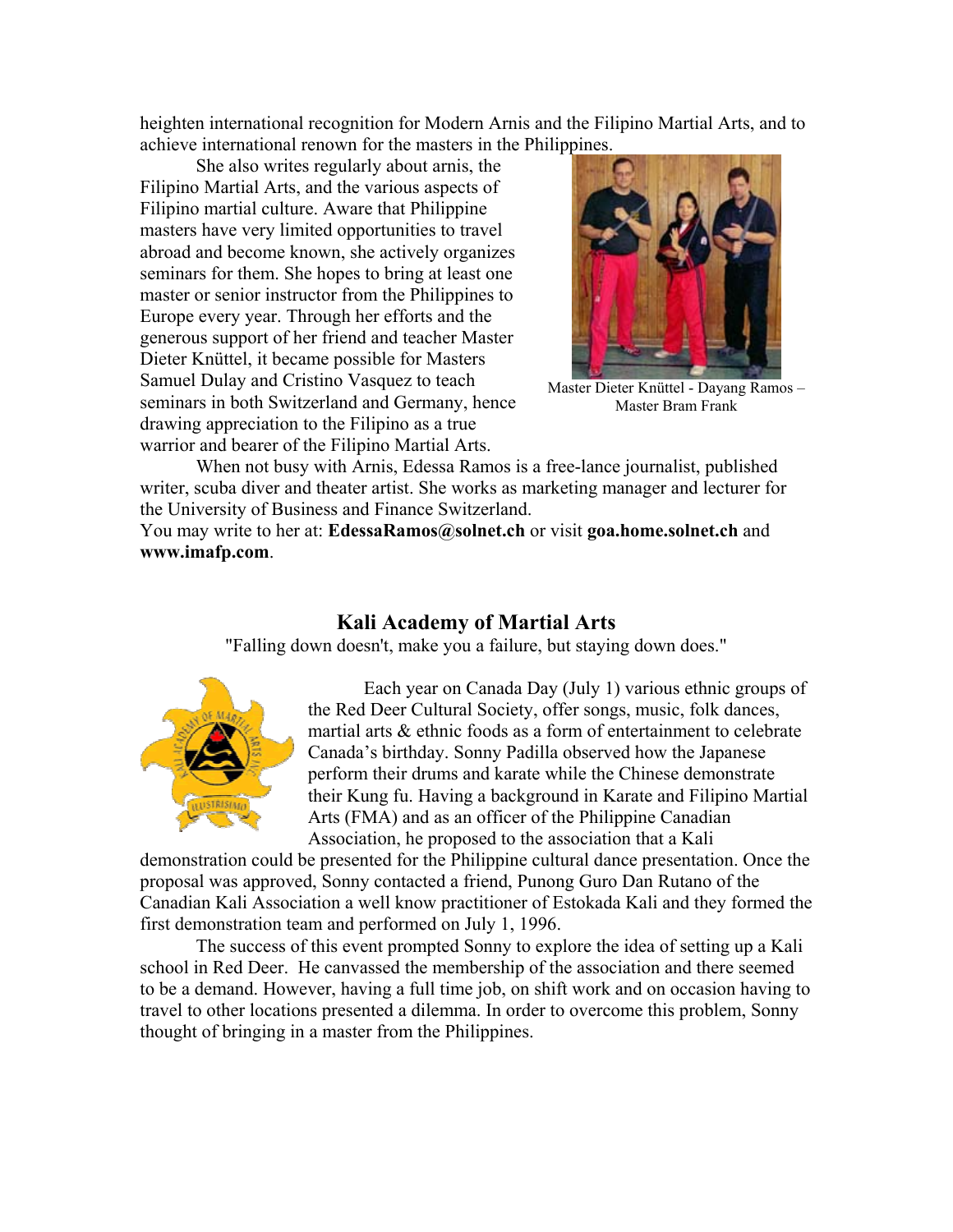In February 1997 Sonny Padilla went to Manila in search of a qualified master. First, he went to the grandstand in Luneta Park, a former headquarter and gym of the Karate Federation and Arnis Federation of the Philippines where he used to train under Doctor Guillermo Lengson. To his surprise his old group was no longer in existence. It was then that Sonny remembered another group in Luneta



Kali Academy Class

where they used to watch after his groups training. Lucky enough Sonny met Grandmaster Tatang Antonio Ilustrisimo and Grandmaster Jose Mena.

When Sonny told Grandmaster Ilustrisimo that his desire was to bring one of the Masters of Ilustrisimo Kali to Canada to teach his system, Grandmaster Ilustrisimo reaction was why should he have his style taught to the outside world? Showing the techniques that had kept him alive? Sonny countered by saying to share, to preserve the system, and spread the art.

But in doing this Grandmaster Ilustrisimo said, other styles, once they know our system, will be able to make a defense against our techniques. Sonny explained to Tatang that he agreed with him but for every counter there is also another counter. After convincing Grandmaster Ilustrisimo, he introduced Sonny to his master students like Mr. Pedro Reyes, Romy Macapagal, Robert Morales, Norman Suanico, Ernie Talag and others.

Of all the people that Grandmaster Ilustrisimo introduced him to, whom do you recommend first? He asked Tatang. Tatang reply was Norman Suanico. Norman was his personal secretary and had lived with him for 10 years and had taken care of him.

So, in 1997 Sonny started the groundwork to bring Norman to Canada and by December 1999 was lucky enough to bring Master Norman Suanico to Red Deer, Canada.

### **What the Kali Academy of Martial Arts Teaches:**

The school teaches authentic Kali Ilustrisimo based on Tatangs principles and techniques. The typical schedules includes: Kali, Karate and Dumog on Monday and Wednesday's, pure Kali on Tuesday and Thursdays and Joint Lock Manipulation techniques for self defense on Fridays.

The school has a structured program where a beginner starts with basic Level 1 techniques of single stick increasing to more advance techniques to Level 4. Then the student goes on to double stick, sword and dagger, knife, long sword (Dos Manos/ Tapado) and manor y manor (Empty Hand).

From the time the Kali Academy of Martial Arts School was started, countless hours of demonstrations in Karate tournaments, Tae Kwon-Do Tournaments, Sportsmen's Shows, public festivities, including the famed Edmonton Klondike Days have been spent in the promotion of the school and the art of Kali Ilustrisimo.

Seminars across Canada have been given to various martial art schools, to martial art enthusiast and the Kali Academy has developed a following from Vancouver, Nelson,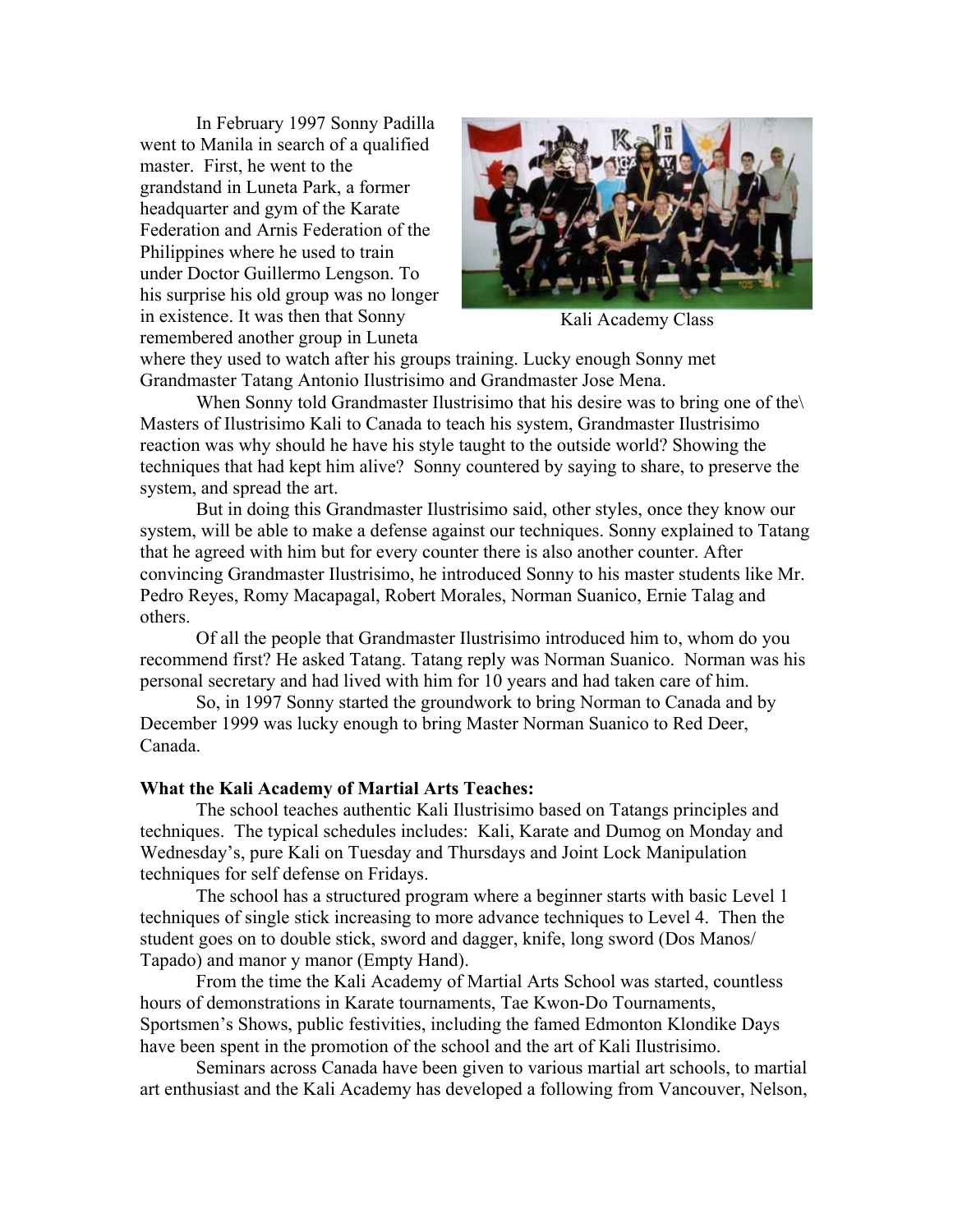Penticton, Kamloops, Salmon Arm, Westband, Calgary, Edmonton, Brooks, Saskatoon, and also in some parts of the USA.

As a service to the community, the Kali Academy offers and provides free basic self defense courses to High School and Junior High Students, including organizations like the Family Services Bureau and other corporations as part of their OSH (Occupational Safety and Health) programs to create awareness, preventive measures and basic self defense techniques.



Canada Agricultural Employees and Family Seminar



Hunting Hill High School Self Defense Class

The **[Kali Academy of Martial Arts](http://www.kaliacademy.net/)** is located at 4611 B – 50th Ave., Red Deer, Alberta Canada, T4N 3Z9. You can contact then by phone at 403-343-3350 or **[Email](mailto:info@kaliacademy.net)**